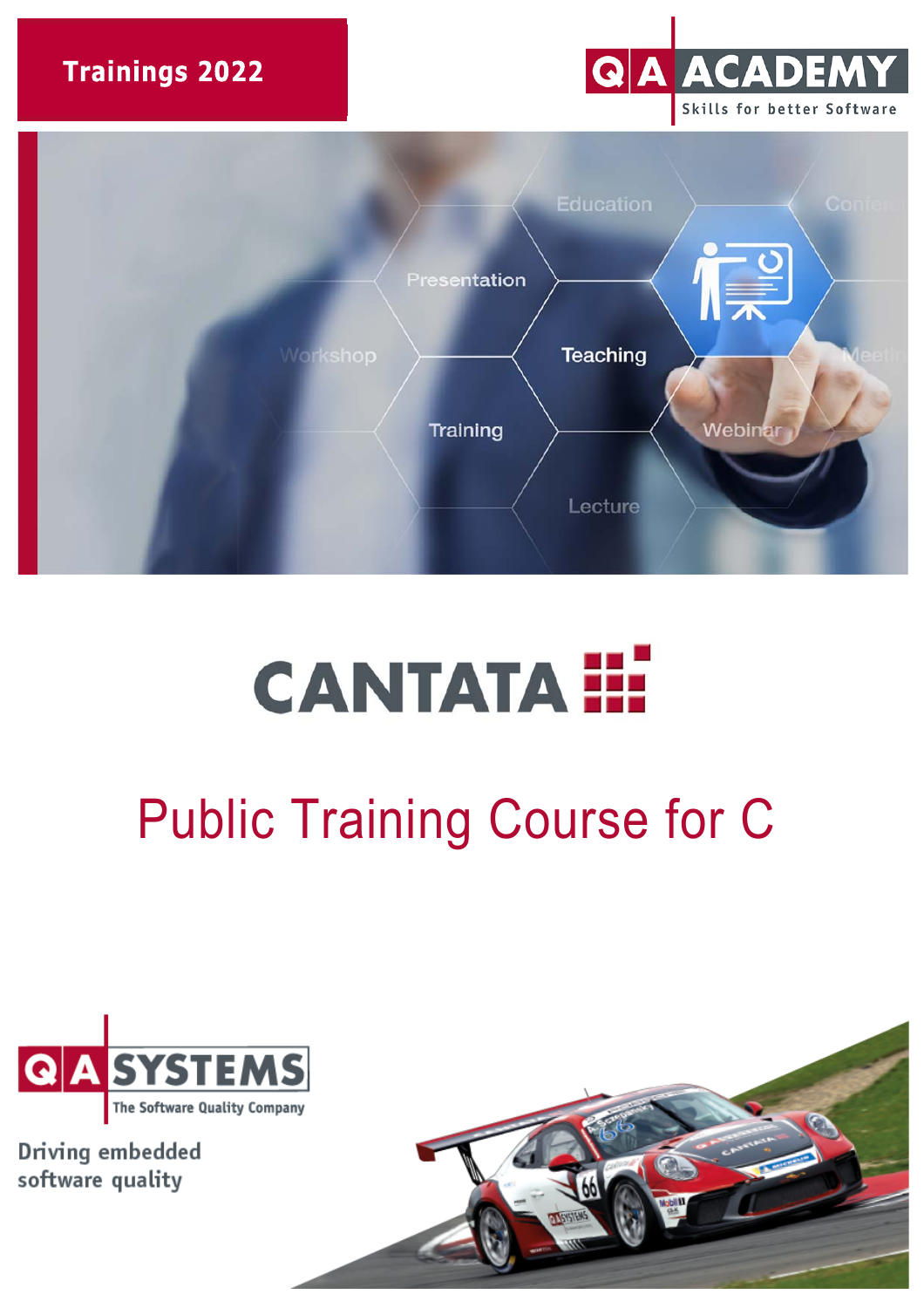

## **Public Cantata Training Course for C**

| Date:            | As published on QA Systems website                                                                          |
|------------------|-------------------------------------------------------------------------------------------------------------|
|                  | If you would like to get informed<br>about new dates, please send us an<br>email to seminare@qa-systems.de. |
| <b>Duration:</b> | 2 days, each $9:00$ am $-5:00$ pm                                                                           |
| Location:        | Online                                                                                                      |
| Speaker:         | <b>QA Systems Product Trainer</b>                                                                           |
| Language:        | EN                                                                                                          |
| Price:           | € 675 / \$750<br>(plus the legally applicable tax of the<br>recipient of the service)                       |

#### **Benefits**

Learn the theory and objectives for unit and integration testing and how to increase your productivity with Cantata. You will get to know best practises for testing techniques with Cantata to accelerate your unit and integration level testing. This 2day online training course covers the use of the Cantata tool for testing C code with hands-on lab session examples guided by easy-to-use Eclipse cheat sheets.

#### **Target group**

- $\vee$  C code developers
- Test engineers performing C unit and/or integration testing
- Quality Assurance personnel
- No prior experience of Cantata is required

#### **Requirements**

#### **Workstation**

- PC with at least 4GB of RAM available
- $\triangleright$  Peripherals: web cam, headphones and microphone
- Ability to install the "Go To Meeting" app on workstation\*
- Ability to install Cantata and Cantata Training Plug-ins and example code on workstation\*
- Ability to install / use a GNU GCC compiler\*

### **Student Skills:**

- $\triangleright$  Basic understanding of C programming
- Functional knowledge of UNIX or Windows
- $\vee$  Notions of software testing

#### *Testimonials:*

*"I think the training met all of my expectation. Not only the practical aspect was useful and entertaining but I believe that the content touched throughout the presentation was very well organized, very relevant to our needs and interesting. The only thing I would suggest is to update the training practicals since it results daunting for everyone to follow instructions that are incorrect."* 

*" I did appreciate the introduction to the GUI interface, which I have ever been reluctant to use."*

#### **Materials Provided**

#### **Cantata Installation**

- Cantata 9.x installation for Windows or Linux workstation
- ▼ Bundled GNU 8.2 C compiler
- $\overline{\phantom{a}}$  Temporary Cantata license for use with the training course

#### **Training Course Plug-ins (as appropriate)**

- Cantata 9.x Training Course Eclipse Cheat Sheets for C
- Lab Exercises source code provided as plug-ins

#### **Training Presentation Slides**

 $\overline{\smash{\mathsf{S}}}$  Supplied as PDF

#### **Training Course certificate**

Recorded qualification issued for each student

#### **Topics Covered**

- $\overline{\phantom{a}}$  Theory of unit testing
- Understanding the Cantata IDE
- What to check for and how in Cantata
- Code coverage analysis (theory & Cantata practice)
- $\overline{\phantom{a}}$  Isolation unit testing
- $\vee$  Multi-unit integration testing
- $\vee$  How to control function calls for simulation and interception
- Positive (requirements-based) & Negative (robustness) testing
- Testing Global Data
- Automatic test case generation from source code
- Associations between functional requirements and test cases/scripts

#### *\* Supplied after registration.*

**QA Systems** | Tel. (DE): +49 (0) 711 138183-0 | Tel. (UK): +44 (0) 1225 321888 | Email: [seminare@qa-systems.de](mailto:seminare@qa-systems.de) Offices in Waiblingen (DE) | Bath (UK) | Boston (USA) | Paris (F) | Milan (I) | Da Nang (VN) www.qa-systems.de | www.qa-systems.com Public Cantata Training C - Page 2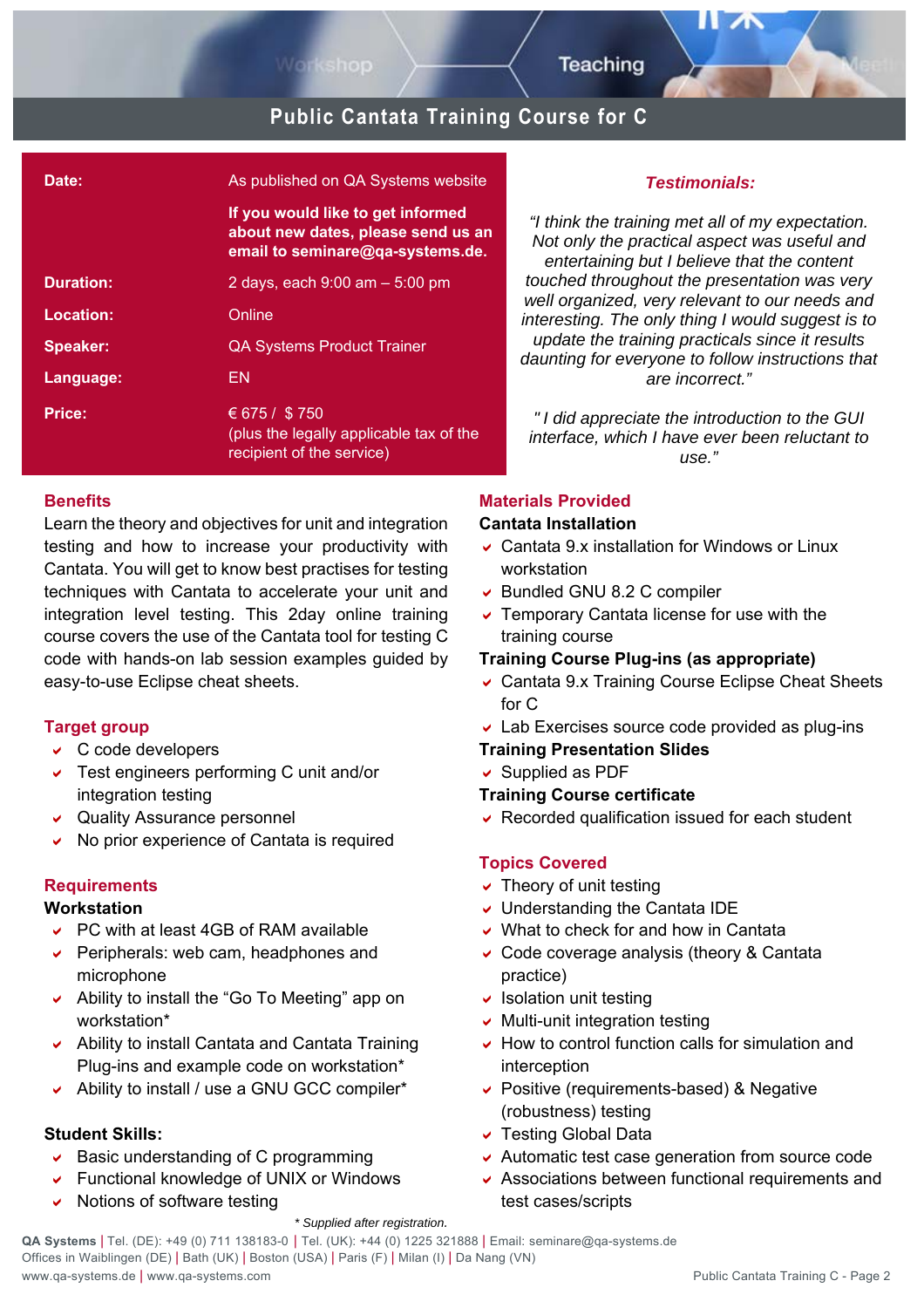## **Public Cantata Training Course for C**

#### **Agenda**

#### **Day 1**

#### **Unit Testing Theory**

- $\vee$  What is a unit?
- $\vee$  What is unit testing?
- $\triangleright$  Different approaches to unit testing
- What does a unit test look like?
- $\overline{\phantom{a}}$  Identifying test cases
- $\vee$  Types of unit test cases

#### **Cantata Eclipse UI**

- $\vee$  Using the Cantata IDE
- $\Box$  Introduction to the IDE Lab
- Further IDF Lab

#### **Cantata Test Harness**

- Cantata test structure
- Test Harness Basics Lab

#### *Lunch Break (1 hour)*

#### **Code Coverage Analysis**

- Coverage Analysis Theory
- Cantata Coverage analysis
- Code Coverage Analysis Lab

#### **Stubbing Calls**

- $\triangleright$  Simulating calls
- Stubbing Lab

#### **Wrapping Calls**

- $\overline{\phantom{a}}$  Intercepting calls
- Wrapping Lab

#### The course topics give a good grounding in how to use Cantata. The instructor can additionally address any specific questions on testing challenges and how to meet these in Cantata. Follow on dedicated consultancy engagements and corporate training courses are also available. Contact sales@qa-systems.com for more information.

#### **About Training Course Instructor**

All Instructors are experts in testing C and C++ with the Cantata tool. They are current Cantata Technical Support Engineers.

## **Day 2**

#### **AutoTest C**

- Automatic Test Case Generation
- AutoTest Lab

#### **Integration Testing C**

- $\overline{\phantom{a}}$  Integration Testing Approaches
- Integration Testing Lab

#### *Lunch Break (1 hour)*

#### **Robustness Testing**

- $\overline{\phantom{a}}$  Table-driven testing
- Robustness testing Lab

#### **Global Data Testing**

- Verification of Global Data
- Negative Testing Lab

#### **Requirements Tracing**

- Cantata Trace
- Cantata Trace Lab

#### **Q&A session**